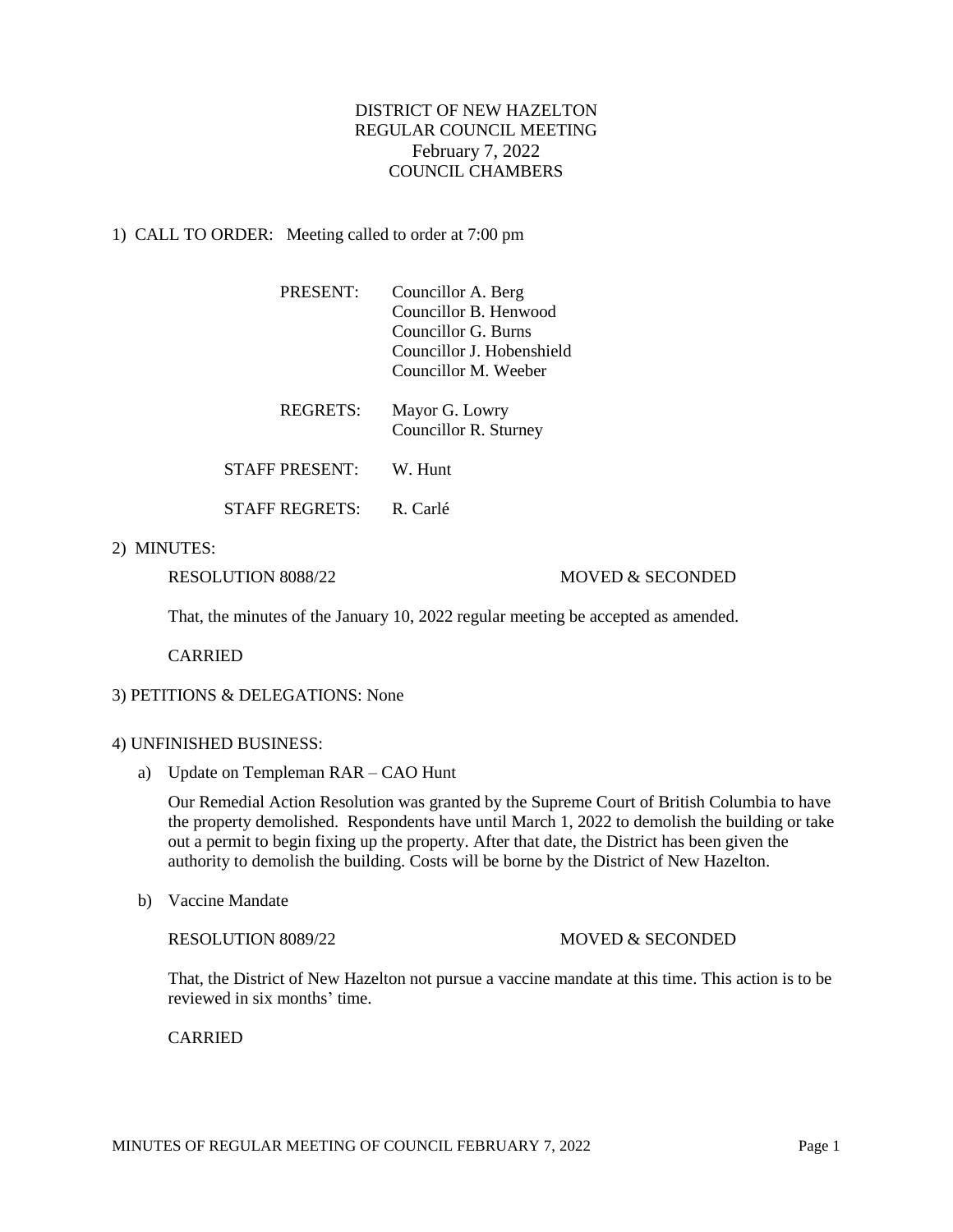c) Mistry River Community Arts Council

Due to staff issues in our office, staff was not able to prepare a briefing note on the proposal in time for this council meeting. The CAO will be meeting with the Chair of the MRCAC to discuss and a report will be brought forward to Council if progress has been made on a venture that works for all parties.

### 5) CORRESPONDENCE: None

#### 6) REPORTS: None

### 7) BYLAWS:

a) 2022-2026 Financial Plan Bylaw No. 364, 2022

### RESOLUTION 8090/22 MOVED & SECONDED

That, the District of New Hazelton 2022-2026 Financial Plan Bylaw No 364, 2022 be adopted.

CARRIED

#### 8) NEW BUSINESS:

a) Meeting with MLA Nathan Cullen

Staff received a letter from MLA Cullen asking for a virtual meeting in the future to discuss the District's goals for the coming year and to address any concerns Council may have. Council asked Administration to respond requesting an in-person lunch meeting to discuss: Old Growth Forest Strategy, the Resource Benefits Alliance, and the state of the Province/area as viewed through his office.

- b) CAO Hunt provided an update on the new office building. We are still working on the deficiencies list before we have final occupancy and our one-year warranty period begins.
- c) Councillor Berg asked if the old ice rink had been taken down yet? It has not. It will be done as soon as time permits.
- d) Councillor Henwood asked to discuss the minutes and whether or not it would be possible to add more information on the official minutes.

#### 10) ADJOURNMENT:

RESOLUTION 8091/22 MOVED & SECONDED

That, the meeting be adjourned 7:52 pm.

CARRIED